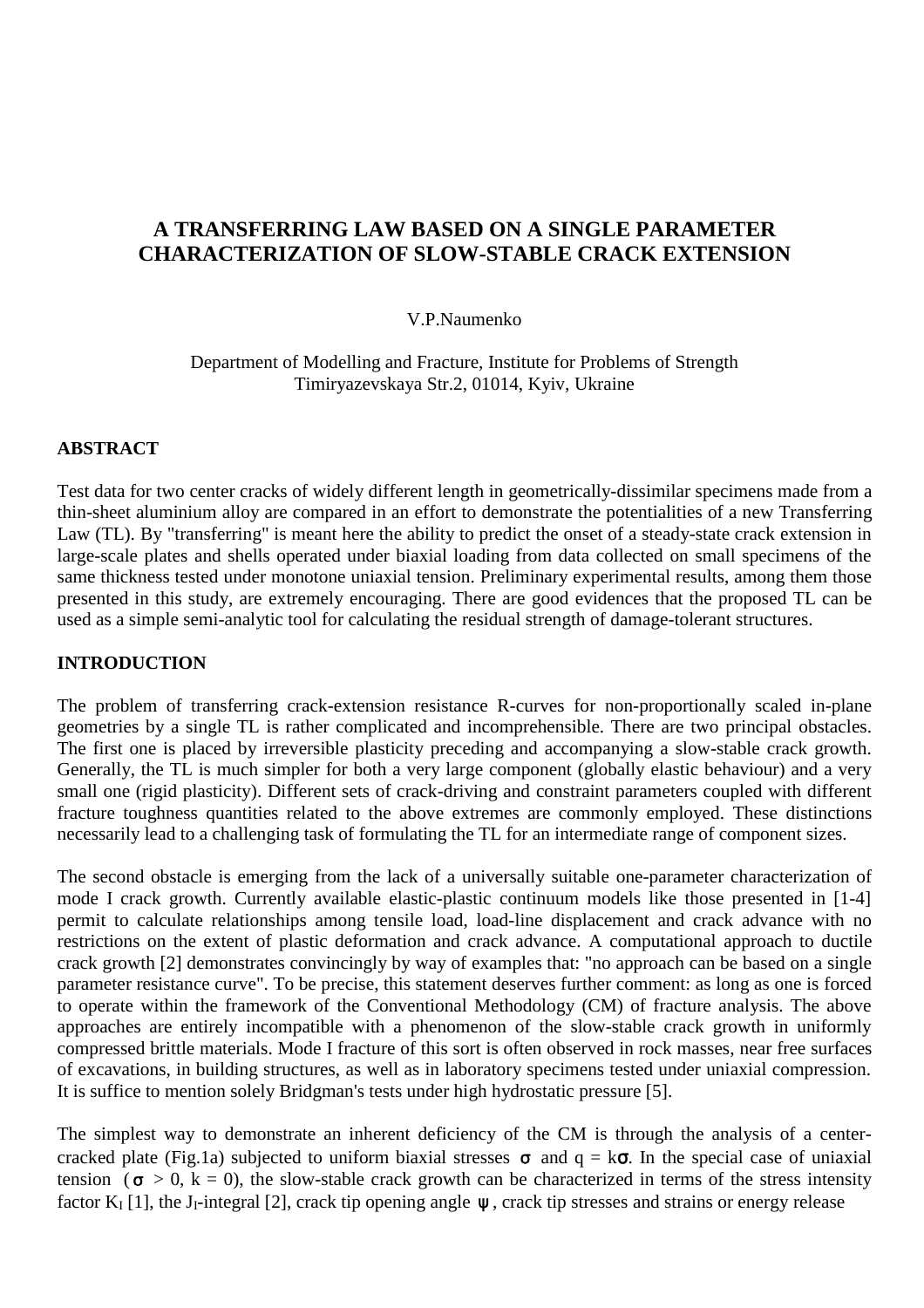

**Figure 1:** Through-the-thickness cracks in elastic plates under prevailing tensile (a) and compressive (b) biaxial loading.

rate [3], and the constant  $\psi_{SS}$  angle [4]. The related K<sub>R</sub>- and, J<sub>R</sub>-curve and  $\psi_{SS}$  values are widely used with a latent understanding that in any case of practical importance crack growth is possible only when  $\sigma > 0$ . And that is the case only for strain-controlled fracture processes such as stable tearing and void coalescence.

Assume that a plate (Fig.1a) in concert with a loading device is merely moved from the laboratory into a pressure vessel. As before, the crack faces are stress-free but the outer boundary loads  $\sigma$  and q are defined in the following manner:  $\sigma = \sigma_{app1} + p$  and  $q = q_{app1} + p$ , where **p** is high hydrostatic pressure. Compressive stresses arisen from pressure may be below, equal or above the applied tensile stress  $\sigma_{\text{arcol}}$ . In each case, namely,  $K_I > 0$ ,  $K_I = 0$  and  $K_I < 0$ , mode I crack extension in brittle materials is a reproducibly observable physical event. Appropriate experimental data resulting from extensive studies of slow-stable crack growth in glassy materials under condition  $K_I \ll K_c$  and furthermore  $\sigma_{\text{apol}} = 0$ ,  $\sigma_{\text{apol}} < 0$ ,  $K_I = 0$  are presented partly in [6]. To be of value, any theory of fracture, if not describing these factual evidences, must at least be compatible with them.

One way around the above obstacles is emerging from the UM [7,8]. The term UM implies that the effects of the crack length, specimen geometry and size, load precracking history, boundary constraint and load biaxiality are evaluated in the context of a single conception called the ρ -theory [6]. The primary aim of the present paper is to demonstrate the potential of the new TL with respect to prediction of the resistance to the onset of a steady-state crack extension in thin-sheet ductile materials subjected to monotone and uniaxial tensile loading.

#### **THEORETICAL BACKGROUND**

We consider a 2-D problem of a center-cracked plate subjected to the preferential effect of tensile (Fig.1a) and compressive (Fig.1b) stresses. All advancements of the fracture mechanics, starting with the fundamental study [9], are associated to various degrees with the solution of the first problem. The majority of publications relating to the second problem (Fig.1b) are closely linked with a later fundamental study [10] known to a relatively small group of experts who quote this study in the context of a conventional strength approach. This place and the role of the fracture theory [10] are determined in large part by selection of the crack model in the form of an elliptic hole. According to Griffith [10], brittle fracture starts when the tensile stress  $\sigma_{\beta}$  in some point on the border of an ideal crack represented by an elliptic hole (Fig.1b) becomes equal to the cohesive strength of the material  $S_t$ .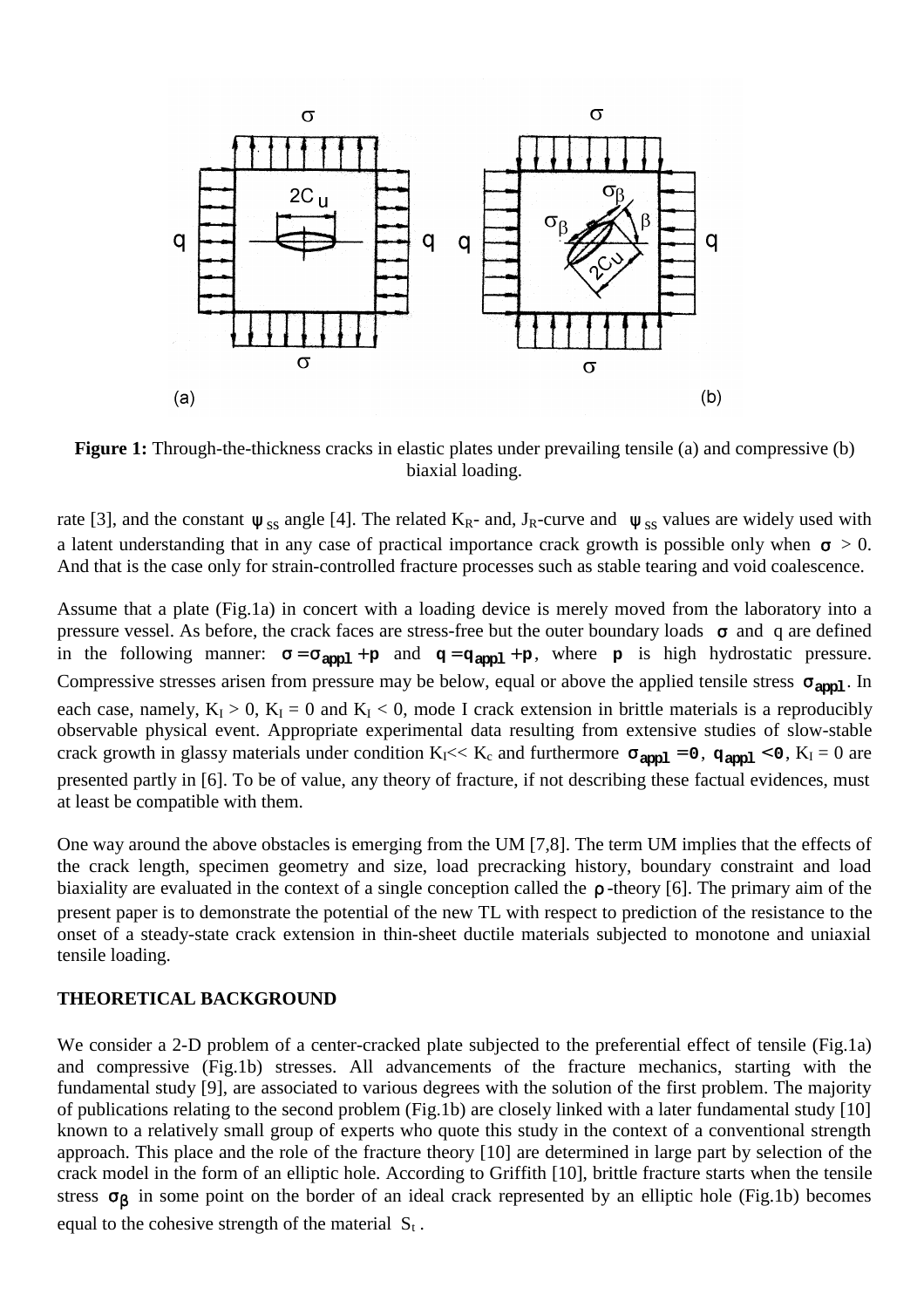

**Figure 2:** Schematic sketches of an actual crack profile (a) and a sequence of ideal crack profiles (b) in the course of uniaxial tensile loading

From what has been said, it follows that different assumptions of initial crack border spacings can lead to qualitatively different fracture criteria. Therefore, the problem of mode I crack growth under tension and uniform compression is solved from different positions and without reference to each other. The sources of this gap are in a tacit assumption on the existence of a qualitative differences in the physical essence of crack extension under tensile and compressive loads. However, in terms of physical processes, a crack-tip extension presumably must involve separation of the material under local tensile stress, even if only compressive loads are applied. Erdogan and Sih [11] had every reason to conclude that the so-called "sliding" and "tearing" modes of crack growth do not take place and the mode of fracture always seems to be a crack opening.

The UM postulates that the dominant mechanism of mode I crack-tip fracture is independent of the sign and value of the load biaxiality ratio k i.e. it could be treated as basically the same for any combination of tensile and compressive loads. Crack growth is modeled by omnidirectional extension of some originally elliptic hole (ideal crack). The experimental procedure used for evaluating the parameters of an actual crack (Fig.2a) and subsequent converting them into the parameters of an ideal crack (Fig.2b) is outlined earlier [7]. It should be emphasized that there are three qualitatively different relationships among displacements of the extreme points h and t on an ideal crack profile (Fig.2b). During elastic blunting of a stationary crack an outwardly-directed displacement vh is accompanied by an inward displacement u<sub>t</sub>. Plastic blunting superimposes transverse displacement 0.5  $\delta_t$  over that process. And finally, in the course of a transient crack growth all crack-border points are displaced outwardly.

The minimum radius of an ideal crack,  $\rho_e = b_e^2 / l_e$  relates to the profile of an actual crack with a zero cracktip stress  $\sigma_l$ . This event is to be defined from the experimental diagram the net-section stress,  $\sigma_N$  ( $\sigma_N$ ) versus the crack-tip opening spacing, δ**t** (Fig.2a). Fracture analysis is based on the employment of the socalled crack volume ratio V. This is the ratio between an increment of the volume in response to loading M=A⋅B enclosed by ideal crack surfaces, and the volume,  $M_e = A_e$  B<sub>e</sub>, of the same crack under condition  $\sigma = \sigma_e$  or  $\sigma = \sigma_e$  ( $\sigma_l = 0$ ). Here A and A<sub>e</sub> are in-plane areas of an ideal crack with a stressed and stress-free crack tip, respectively, B and B<sub>e</sub> are the averaged thicknesses of the plate in the same states. For a center elliptic hole in a rectangular plate subjected to uniform biaxial loading the V ratio can be represented by a single, rational function of transverse and longitudinal displacements of the extreme points h and t (Fig.2b). A special convenience of the V parameter is that its elastic and plastic components may be readily determined for both stationary and growing cracks across the whole range between small-scale and large-scale yielding. In all cases V has a common physical meaning mentioned above.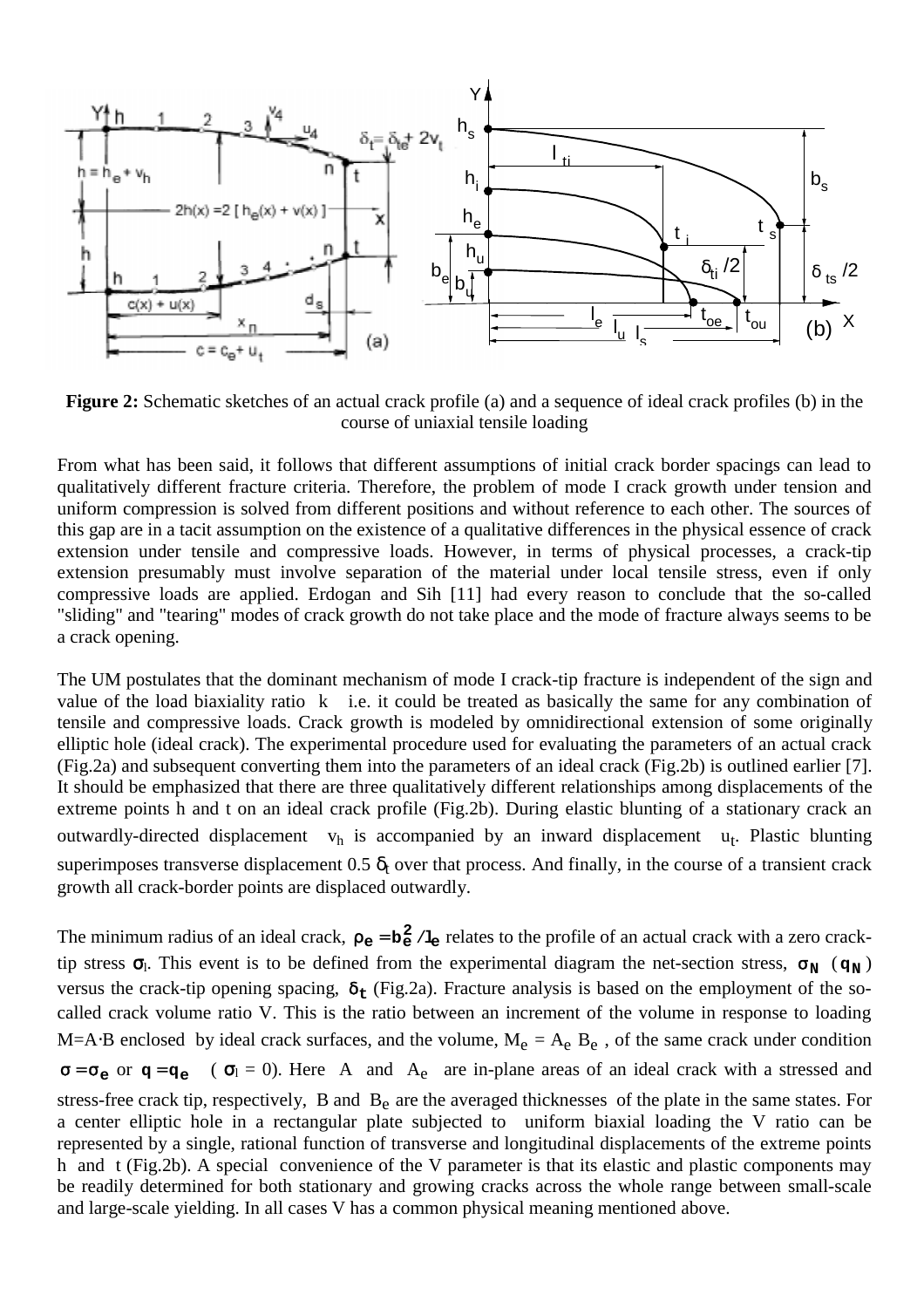For simplicity assume that the equality  $B = B_e$  is met at every instant of a slow-stable crack growth. In that case the onset of a steady-state crack growth under plane stress state is governed by the following condition:

$$
V = \left(1 + C_1 \frac{\sigma^*}{E}\right) \left(1 + C_b \frac{\sigma^*}{E}\right) + \frac{2}{\pi} \frac{1}{b_e l_e} - \left(1 + V_u\right) = V_{RS} \tag{1}
$$

where  $\sigma^* = \sigma - \sigma_e$ , E is the elastic modulus, V<sub>RS</sub> is the resistance to the onset of a steady-state crack growth in a plate of a given material and thickness. Here  $V<sub>u</sub>$  reflects an initial value of the crack volume ratio caused by load precracking history effects:

$$
\mathbf{V}_{\mathbf{u}} = (\mathbf{1} - \mathbf{C}_{1} \frac{\sigma_{\mathbf{e}}}{\mathbf{E}}) \quad (\mathbf{1} - \mathbf{C}_{\mathbf{b}} \frac{\sigma_{\mathbf{e}}}{\mathbf{E}}) - \mathbf{1} \tag{2}
$$

The elastic stress concentration factors  $C_1$  and  $C_b$  at the extreme points take the form:

$$
\mathbf{C}_1 = \mathbf{F}_v \left[ 1 + 2(\psi \rho_e)^{0.5} - \mathbf{k} \right] \text{ and } \mathbf{C}_b = \mathbf{F}_u \left[ \mathbf{k} + 2\mathbf{k} (\rho_e / 1)^{0.5} - 1 \right], \tag{3}
$$

where  $F_v$  and  $F_u$  are the non-dimensional elastic compliances of the hole border related to the extreme points, k is the load biaxiality ratio. The half-length l of an ideal crack is defined by the following condition:

$$
\mathbf{v}_{\mathbf{h}} = \mathbf{F}_{\mathbf{v}} \left[ 2\mathbf{1} + (\mathbf{1} - \mathbf{k}) \left( \rho_{e} \mathbf{1} \right)^{0.5} \right] \frac{\sigma}{E} , \qquad (4)
$$

where  $\mathbf{v}_h$  is the displacement taken from an experimental diagram,  $\sigma$  ( $\mathbf{q}$ ) vesus  $2\mathbf{v}_h$ .

# **BRIEF EXPERIMENTAL ANALYSIS**

Fracture resistance tests were made on 1.05 mm thick sheets of an aero-skin aluminium alloy 1163 similar to Al 2024-T351. Its tensile properties under ambient conditions are:  $E = 73$  GPa, 0.2% offset yield stress  $\sigma_y$  = 334 MPa and ultimate tensile strength  $\sigma_u$  = 446 MPa. We consider two geometries (Fig.3) as consisting of a rectangular Problem Domain (PD) of width 2W and height 2H, which is embedded into a Load Surroundings (LS). The first type of LS provides rigid clamping along horizontal boundaries AB and DC of the PD,



**Figure 3:** Rectangular problem domains ABCD embedded into different load surroundings.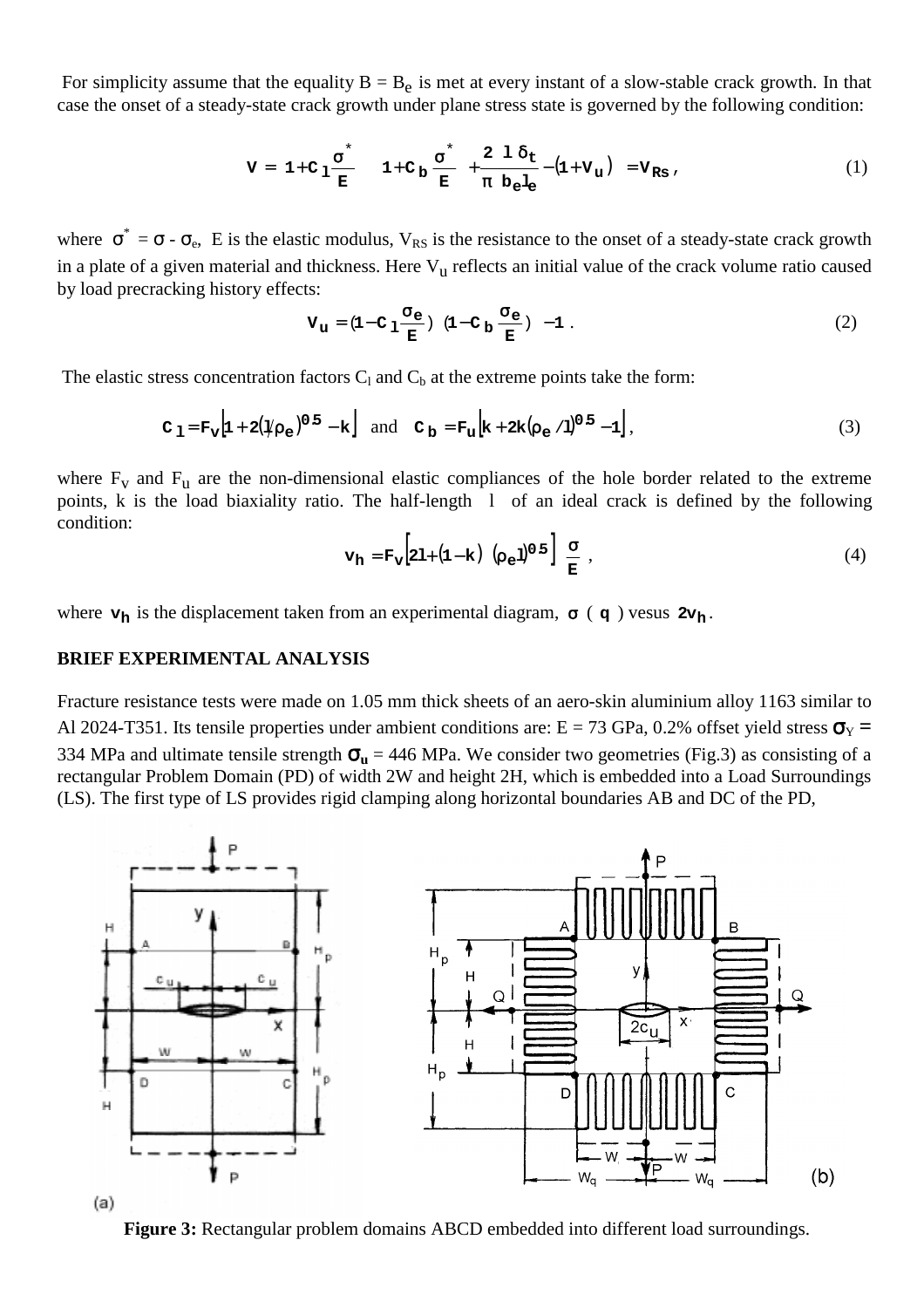

**Figure 4:** Test records and related pseudo-steady diagrams expressed in terms of the specific extreme-point displacements and crack extension in the MM(T-TC) specimen during monotone tensile loading.

usually referred to as  $M(T)$  specimen. The latter has  $2W = 1200$  mm and  $2H = 2760$  mm. For the second geometry nearly uniform stresses σ and **q** can be applied, respectively, along horizontal and vertical boundaries of the PD [12]. A cruciform specimen of sizes  $2W = 2H = 240$  mm is designated as MM(T-TC).

Fatigue precracks of length  $2c_u = 19.4$  and 508 mm, respectively, in the MM(T-TC) and M(T) specimens were grown under constant amplitude loading at the stress ratio  $R = 0.4$  and the maximum net-section stress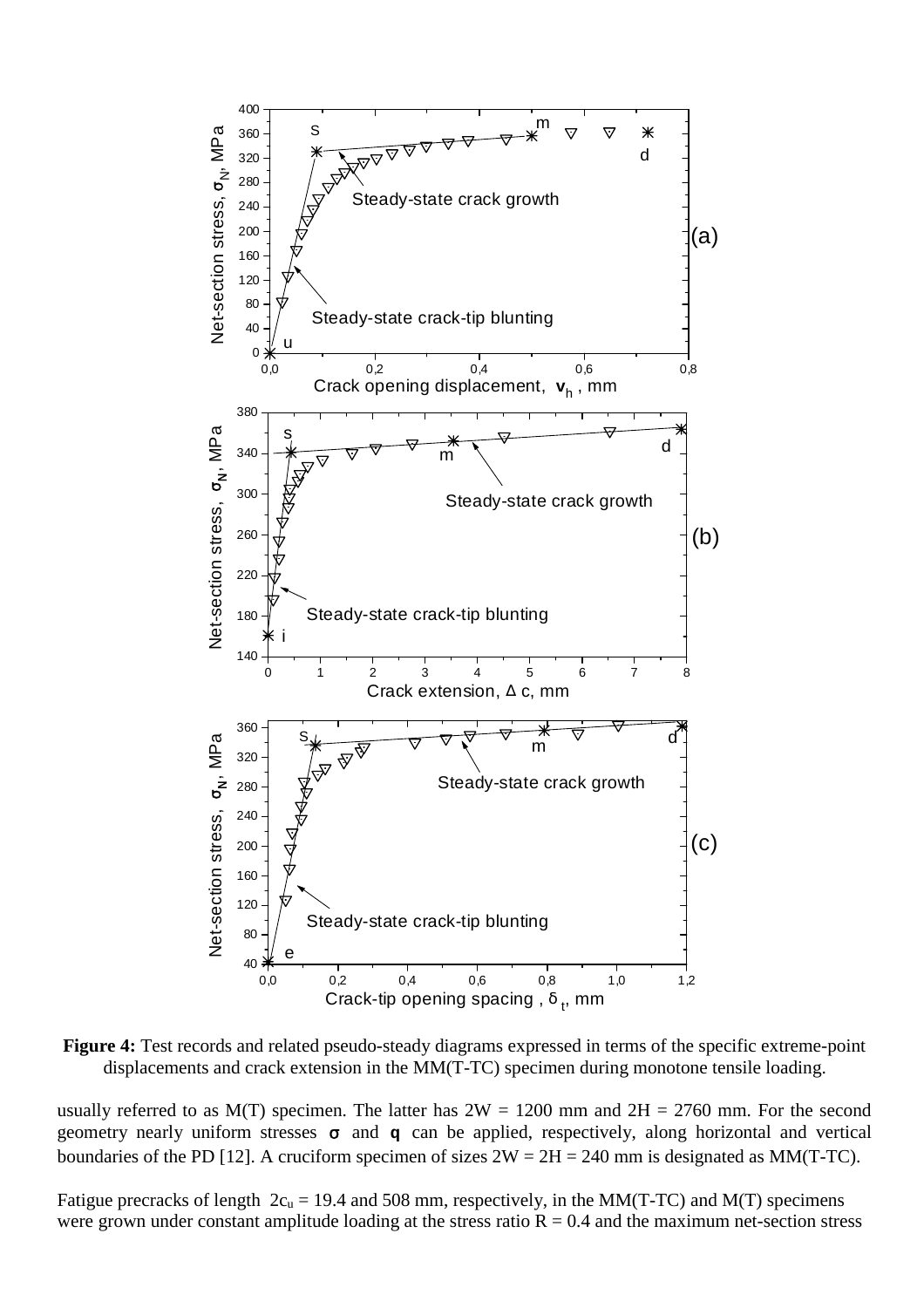

**Figure 5:** Generalized pseudo-steady diagram of omnidirectional extension of the crack surfaces in the MM(T-TC) specimen (a) and a particular pseudo-steady diagram for the M(T) specimen of Al 2024-T3 (b).

 $\sigma_N$  about 100 and 55 MPa, respectively. It should be mentioned that prior to precracking, the M(T) specimen had been subjected sequentially to four crack-extension resistance tests. An extended description of the experimental procedure and crack-border characterization is presented in [13]. Both specimens were tested by applying a monotone tensile load P (Fig.3) up to point "d" on test records (see Fig.4) followed by complete unloading.

To simplify matters as far as possible we consider only the so-called pseudo-steady diagrams (see Figs 4, 5) and the following crack-tip events (states): "u" - the onset of loading; "e" - the zero crack-tip stress  $\sigma_i$ ; "i" the initiation of steady-state crack-tip blunting; "s" - the imaginary start of steady-state crack growth; "m" the completion of the steady-state crack growth. The corresponding crack-profile changes are conveniently illustrated by a generalized pseudo-steady diagram. Here again (Fig.5) the particular pseudo-steady diagram is presented. It has been derived from crack-extension data [14] for the largest M(T) specimen that has ever been tested. Doing so provides good evidence that expression (1) could be used as a simple TL for calculating residual strength ( $\sigma_s$  stress) at least under monotone uniaxial tension.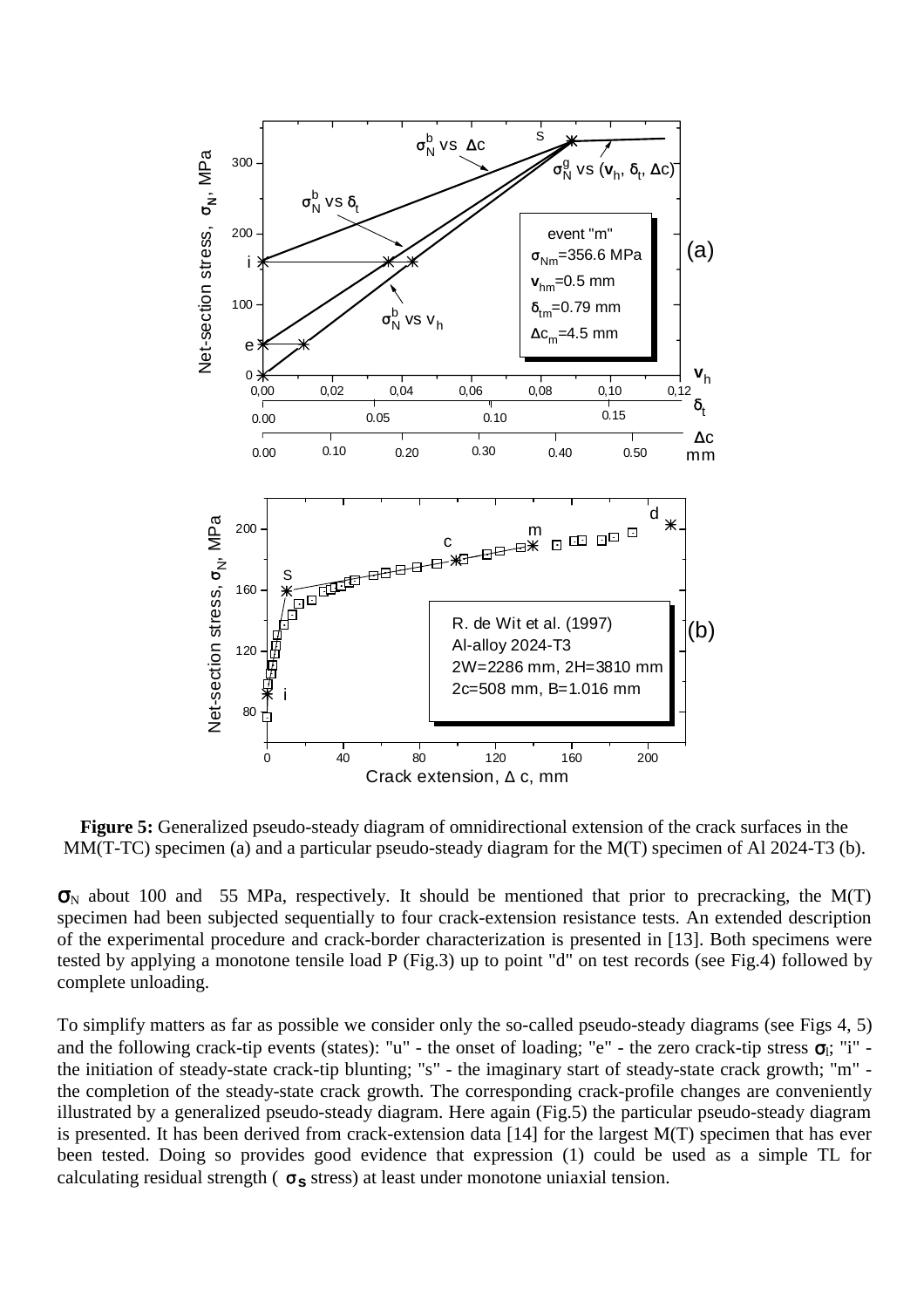The conventional critical point "c" is left out of the UM analysis [8] since this event could not be defined immediately from a test record. In [14], the instability point "c" is determined as tangency of a crackextension force line with an R-curve. In the framework of the UM, the preference is given to the use of the event "m" defined as the point of departure between the test record and the related line of steady-state crack growth (Figs 4 and 5b). Further crack advances are accompanied by progressively decreasing increments in the net-section stress  $\sigma_N$ . An acceptable procedure for identifying the completion of the steady-state crack growth must involve a close examination of all test records taken together which are shown in Fig.4.

| Specimen                 | Fracture resistance quantities |              |              |                    |                             |                  |                             |
|--------------------------|--------------------------------|--------------|--------------|--------------------|-----------------------------|------------------|-----------------------------|
| and<br>Material          | $V_{u}$                        | $\rm V_{Ri}$ | $\rm V_{Rs}$ | $\Delta C_S / C_u$ | $\Psi_{\mathbf{S}}$<br>deg. | $\Psi_m$<br>deg. | $\Psi_{\texttt{SS}}$<br>deg |
| $MM(T-TC)$<br>Al 1163 AT | $-0.0069$                      | 0.0486       | 0.1069       | 0.041              | $\approx$ 25.0              | 5.3              |                             |
| M(T)<br>Al 1163 AT       | $-0.0452$                      | 0.0581       | 0.1018       | 0.007              | 5.5                         |                  | 3.9                         |
| M(T)<br>Al 2024-T3       |                                | 0.0660       | 0.1155       | 0.042              |                             |                  | 5.5 $(3.4)^a$               |

**TABLE 1** COMPARISON OF FRACTURE RESISTANCE QUANTITIES

a The average values presented in [4] are based on evidences taken from a test program [14]: 5.5 deg. is derived from experimental measurements, 3.4 deg. from analytical simulations.

Assume that the value of  $\rho_e = 0.262$  mm taken from [7] could be used in the calculation of the V ratios for a crack in the M(T) specimen made of Al 2024-T3 (Fig.5b). Assuming again:  $l = c$ ,  $\sigma_e = 0$  we obtain the V<sub>R</sub> data in Table 1 for Al 2024-T3. As to the events "i" and "s" they are in reasonable agreement with the data for both specimens made of Al 1163 AT. The pronounced differences related to the "u" and "i" events are believed to be caused mainly by the differences in load precracking histories. A simulated crack in the Al 2024-T3 specimen was a saw cut, having a final tip radius of 0.076 mm [14]. This suggestion is strongly support by findings [15] of unexplained distinctions between near-tip stress fields for saw-cuts and fatigue precracks in Al 2024-T3 specimens. Our experimental results on loading history effects also support the above statement. Some of them are presented in [13]. When considered in terms of  $\psi_R$  resistance, these results show that the excellent agreement between the  $\psi_m$  and  $\psi_{\rm ss}$  values in Table 1, determined directly from closed-up photographs, is accidental. The most surprising thing is that non-proportional variations of an in-plane geometry can have a dramatic effect on  $\psi_s$  resistance.

# **GENERAL OBSERVATION**

A need for a universal mode I crack-extension law based on a single-parameter characterization of brittle and ductile fracture had long been felt and was continuously becoming more urgent. It appears that the UM may be thought of as a step forward in this direction. Available experimental data, among them those presented in this study, give grounds for considering the UM as a usable alternative to the CM approach. Clearly it has advantages of an appropriate engineering approximation. The UM obviates the need for harmonizing qualitatively distinct descriptions of purely elastic and purely plastic behaviours of a cracked body. It keeps derivation of the desired TL from becoming too involved since it accounts for the plasticity effects immediately from test records. An important point is that the UM gives a more detailed information on the crack-tip events of practical significance.

The TL in question permits to correlate slow-stable crack growth data in ductile sheet materials by using a purely mechanistic and elastic analysis. The applied loads, the crack geometry parameters and the  $V_{\text{Rs}}$ resistance bear the same relationship (1) to each other in the elastoplastic range as they do in the elastic attention on the whole crack border instead of the near-crack-tip region, as the subject of much concentrated range.This ability of the UM could appear strange to a greater extent than realistic. It arises from focusing